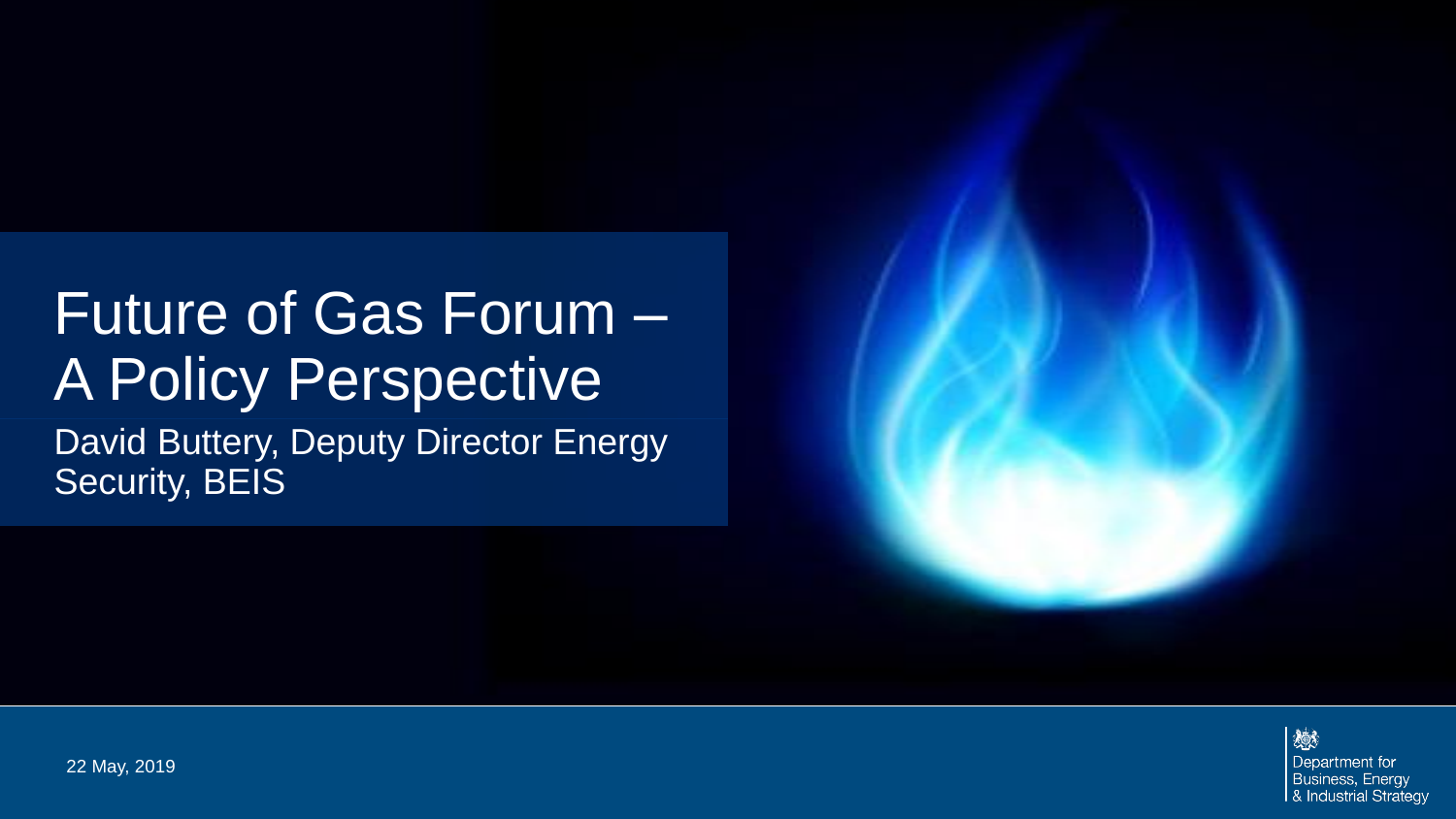### Gas has been and will remain important



戀 Department for **Business, Energy** & Industrial Strategy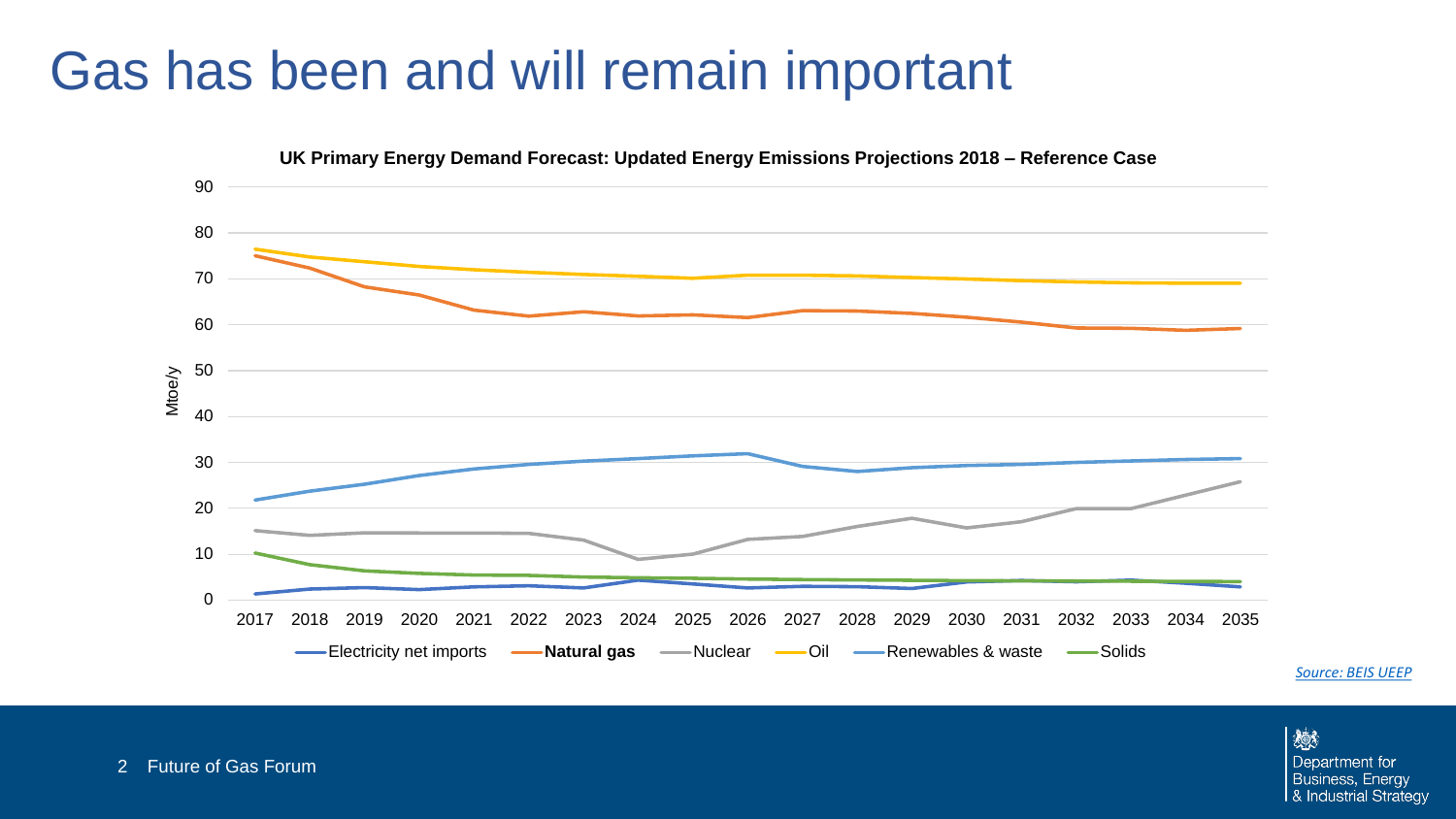## Gas has been vital in decarbonisation efforts



戀 Department for Business, Energy & Industrial Strategy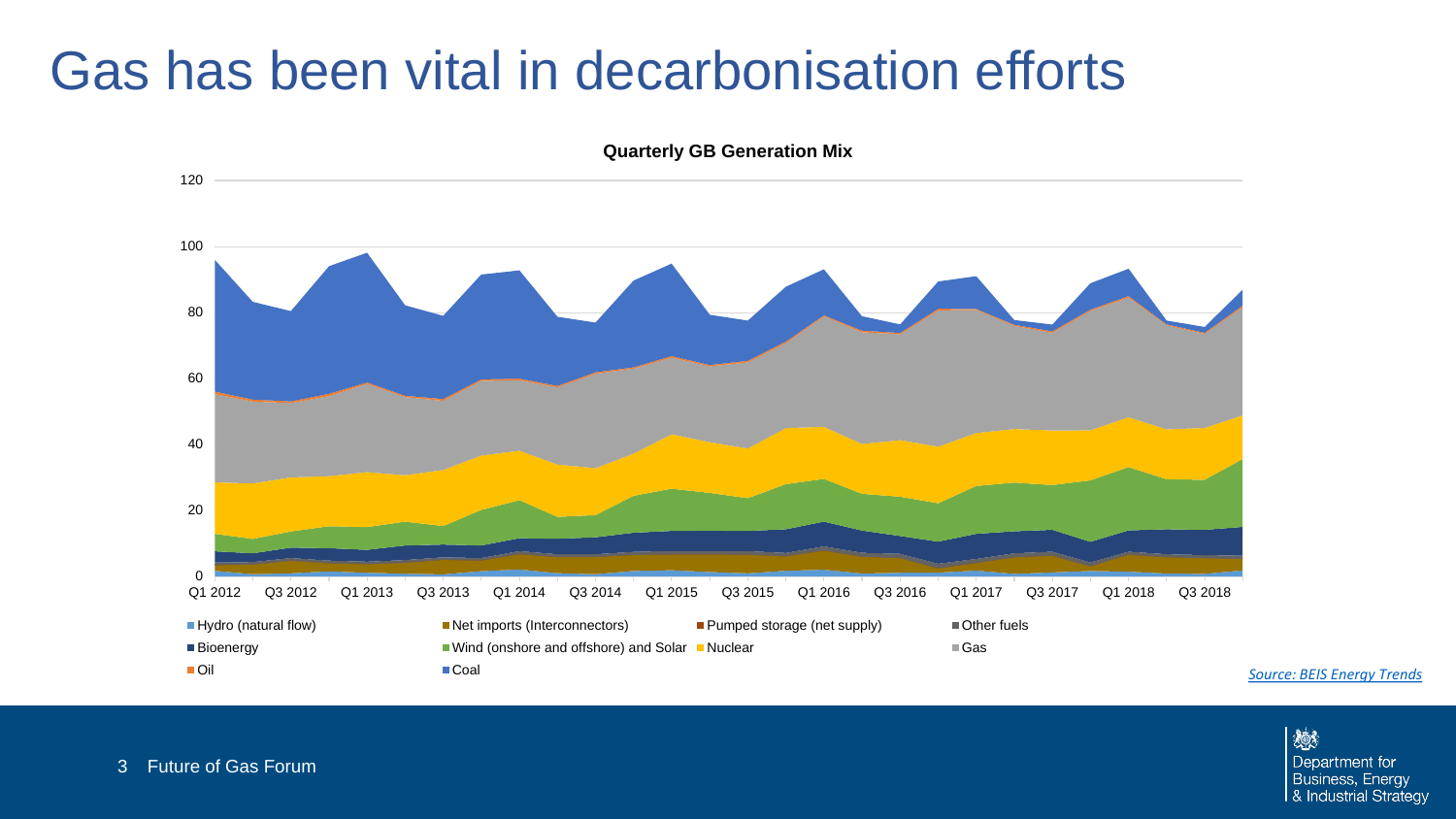#### But will need to evolve to meet the challenges of the future



*[Source: BEIS Energy Trends](https://www.gov.uk/government/statistics/gas-section-4-energy-trends) 2018 figures are provisional* *[Source: BEIS Energy Trends](https://www.gov.uk/government/statistics/gas-section-4-energy-trends)*

爆 Department for **Business, Energy** & Industrial Strategy

4 Future of Gas Forum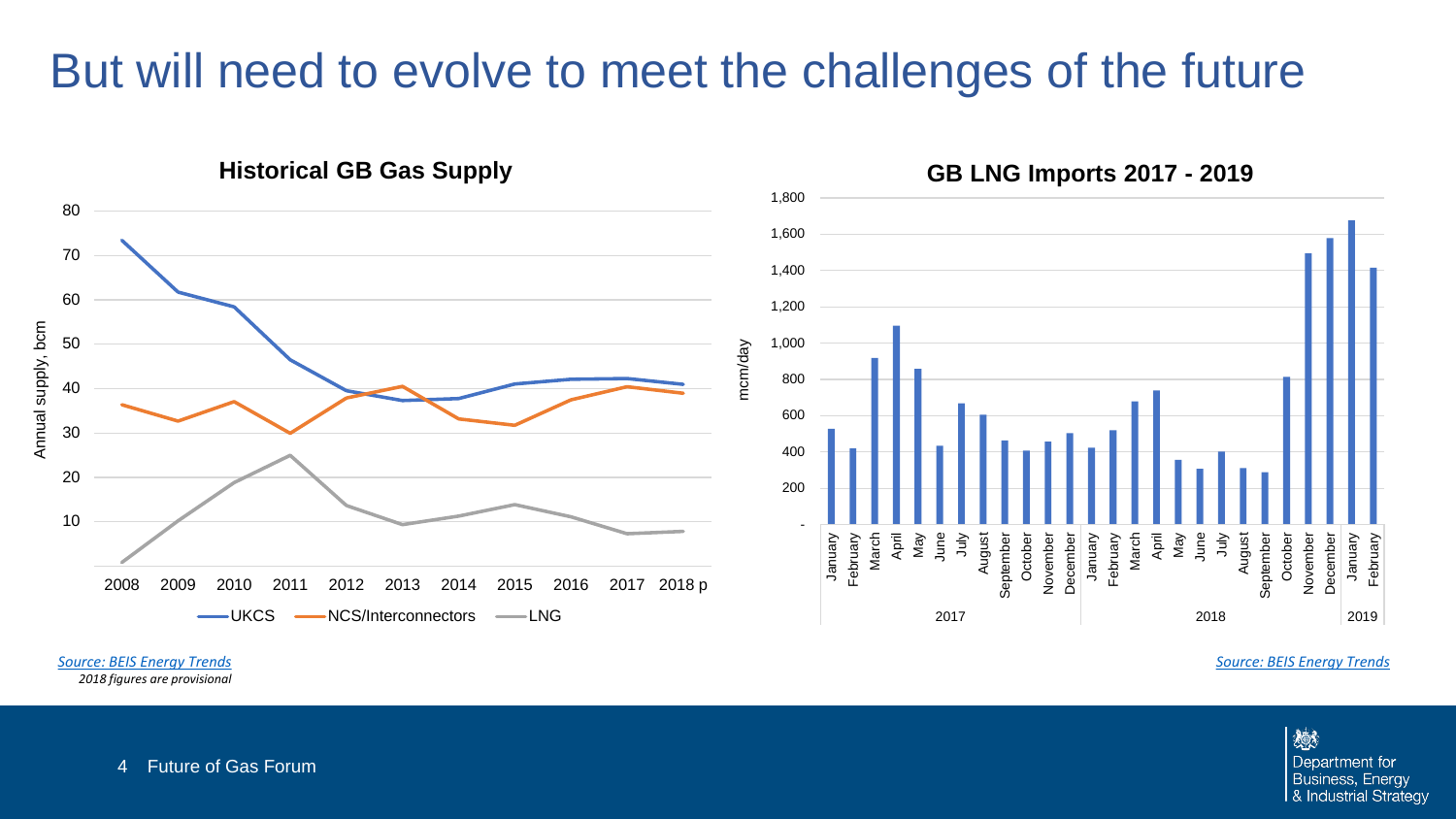## A diverse and flexible gas market

120 100 m/day 80 60 Interconnectors 40 20  $\alpha$ 120 100 m/day 80 60 Storage 40 20  $\circ$ 120 100  $m$ /day 80 LNG 60 40 20  $\circ$ 300 250  $\begin{array}{c}\n 200 \\
0 \\
150 \\
100\n\end{array}$ UKCS + Norway50  $\circ$ 26/02/2018 27/02/2018 28/02/2018 01/03/2018 02/03/2018

**Supplies across BftE week, 26th February – 2 nd March 18**

*Source: National Grid Data Item Explorer*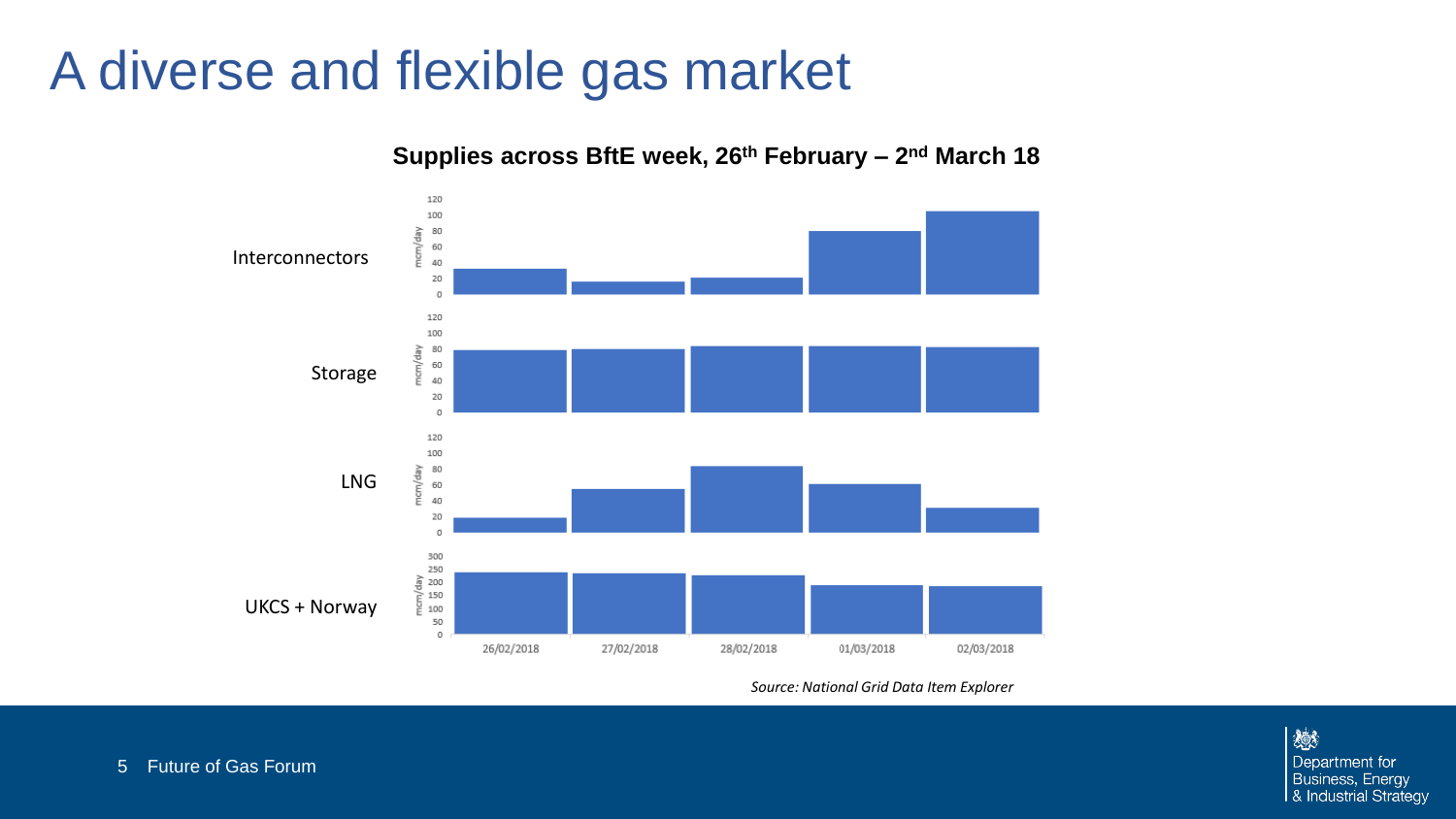# Flexibility key







戀 Department for Business, Energy & Industrial Strategy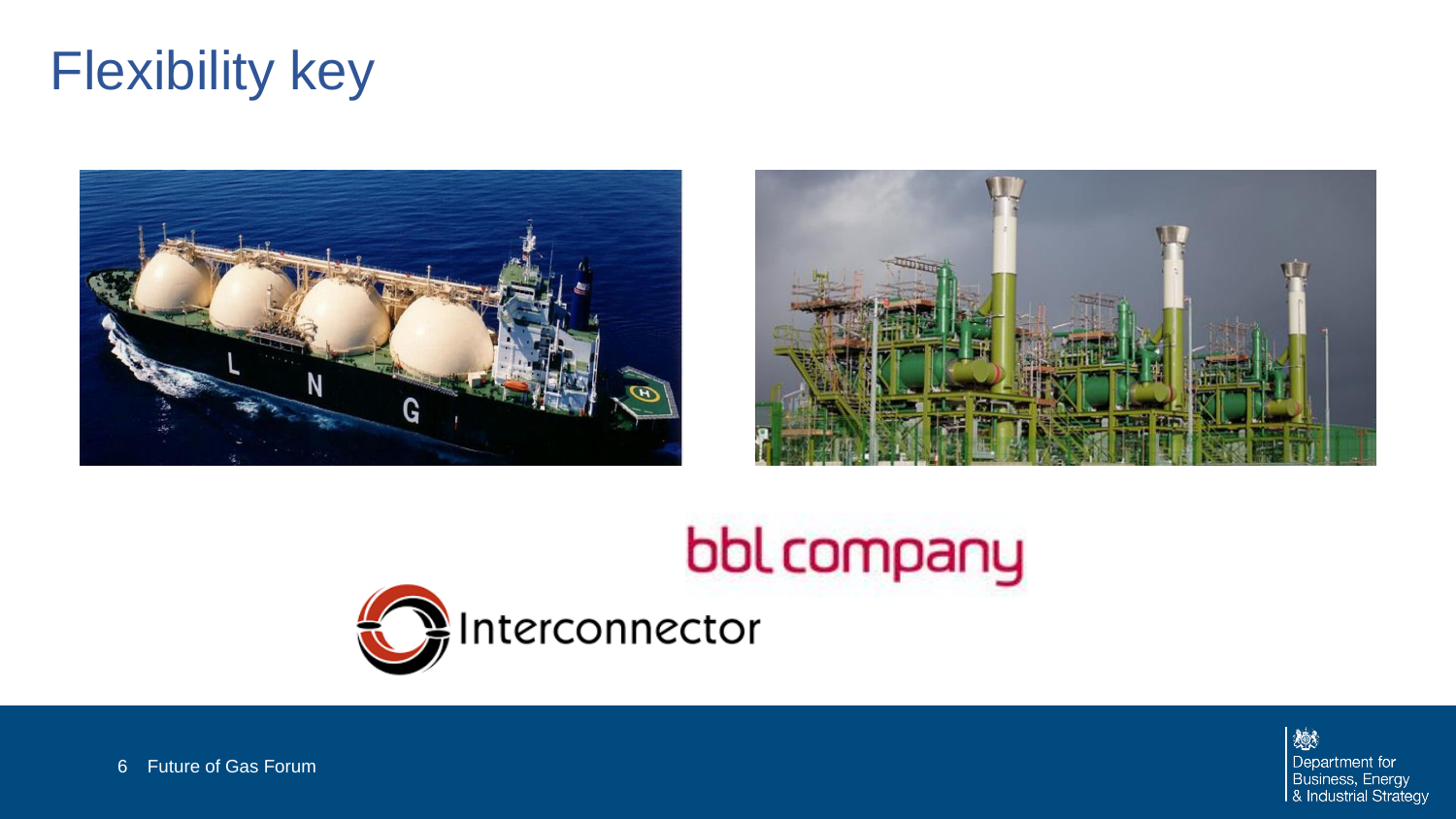#### 戀 Department for Business, Energy<br>& Industrial Strategy



# Role of gas will also evolve



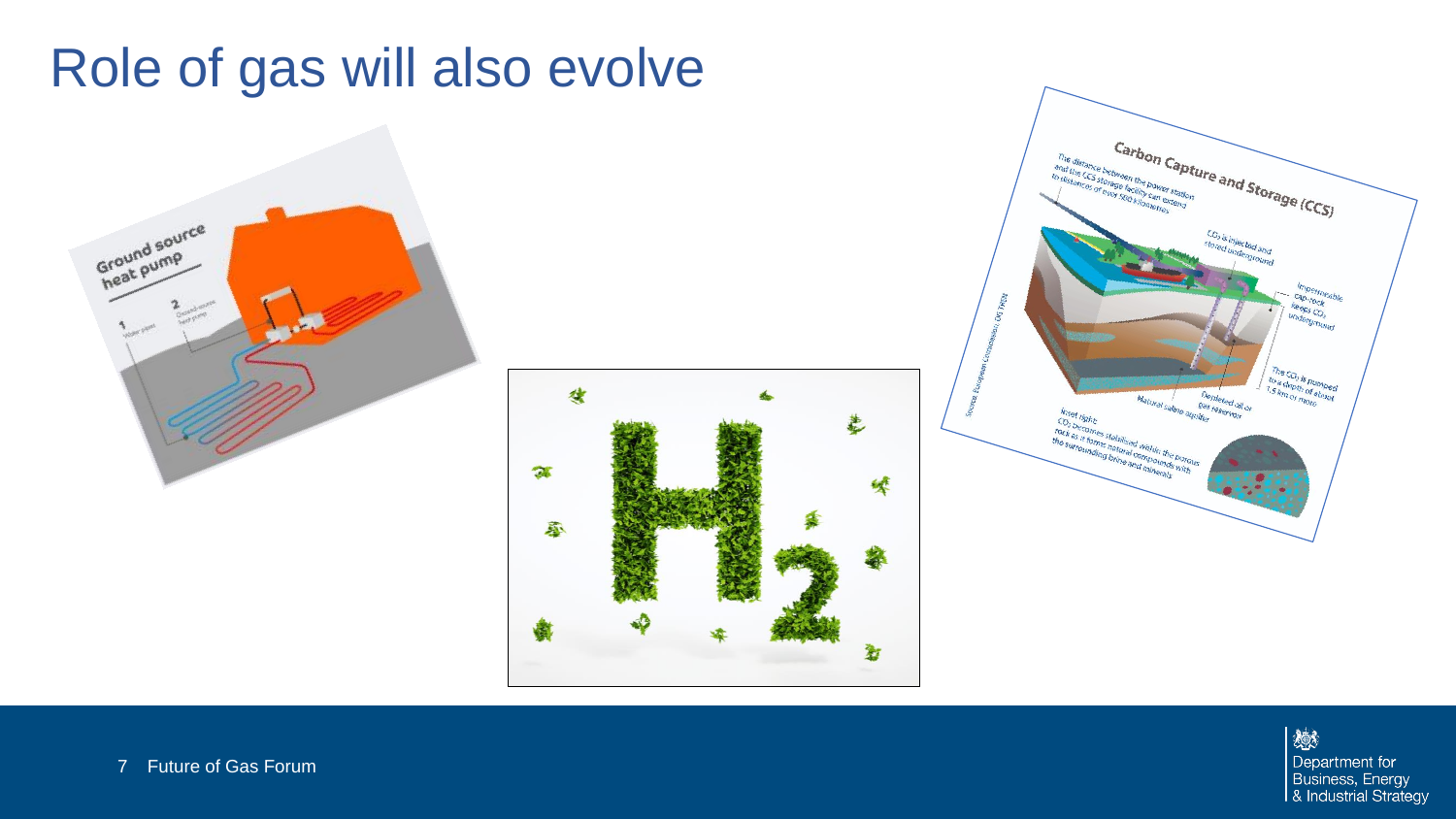## A significant challenge…



*Source: National Grid Future Energy Scenarios 2017 and 2018 and OGA*

爆

Department for Business, Energy & Industrial Strategy

8 Future of Gas Forum

bcm